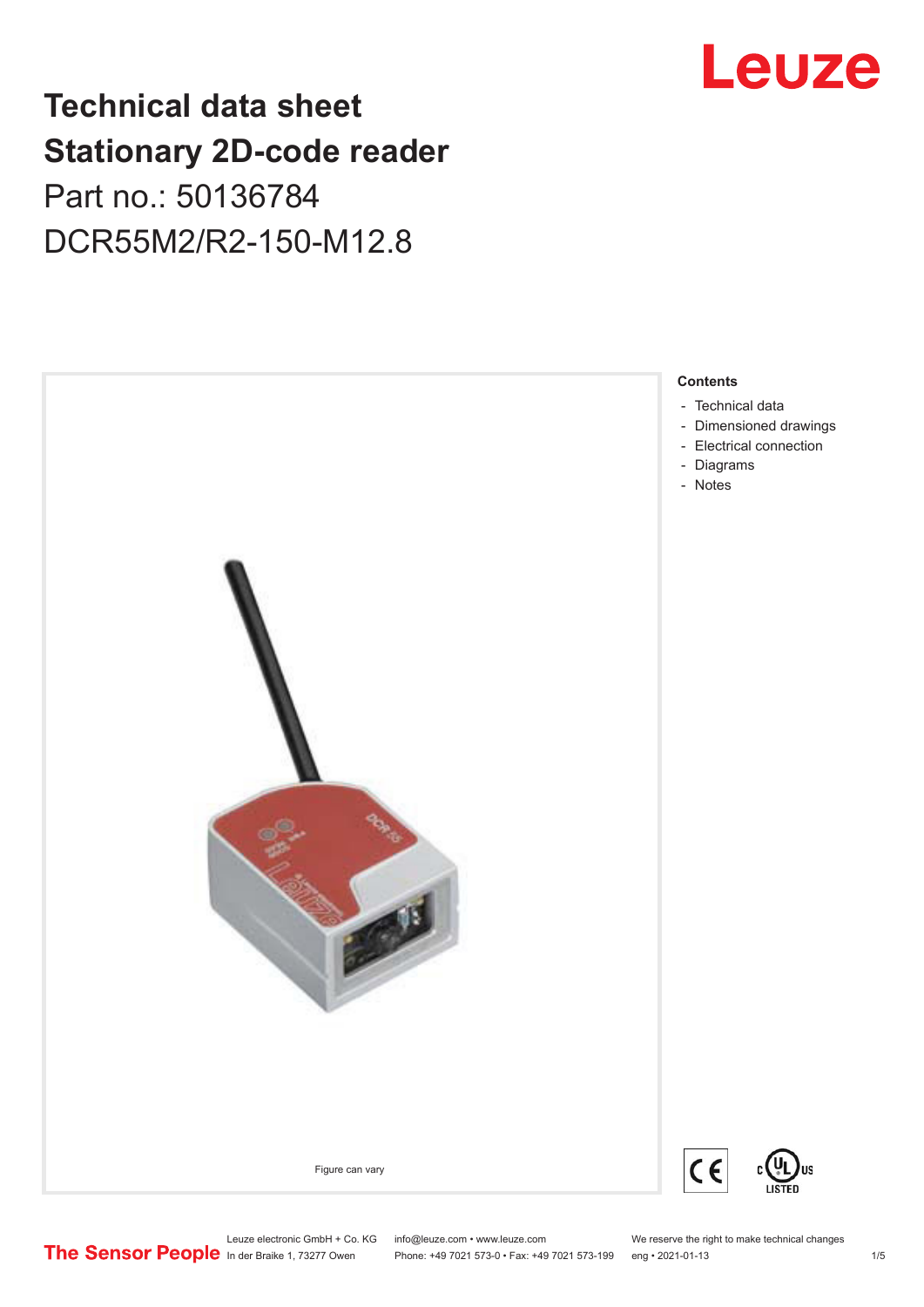# <span id="page-1-0"></span>**Technical data**

### Ì.



| <b>Basic data</b>                                         |                                              | Swi<br>Swit                      |
|-----------------------------------------------------------|----------------------------------------------|----------------------------------|
| <b>Series</b>                                             | <b>DCR 55</b>                                |                                  |
| <b>Functions</b>                                          |                                              | <b>Interface</b>                 |
| <b>Software functions</b>                                 | Reading of 1D codes                          | Type                             |
|                                                           | Reading of 2D codes                          | <b>RS 232</b>                    |
| <b>Read data</b>                                          |                                              | <b>Function</b>                  |
|                                                           |                                              | <b>Transmis</b>                  |
| Code types, readable                                      | 2/5 Hong Kong                                | Data form                        |
|                                                           | 2/5 Interleaved<br><b>2/5 NEC</b>            | <b>Connectio</b>                 |
|                                                           | 2/5 Straight                                 |                                  |
|                                                           | <b>Australian Post</b>                       | Number of c                      |
|                                                           | Aztec                                        |                                  |
|                                                           | <b>BC412</b>                                 | Connect<br><b>Function</b>       |
|                                                           | Canada Post                                  |                                  |
|                                                           | Codabar                                      |                                  |
|                                                           | Codablock F                                  |                                  |
|                                                           | Code 11                                      | Type of c                        |
|                                                           | Code 128                                     | <b>Cable len</b>                 |
|                                                           | Code 32                                      | Sheathing                        |
|                                                           | Code 39                                      | Cable col                        |
|                                                           | Code 49                                      | <b>Thread si</b>                 |
|                                                           | Code 93                                      | <b>Type</b>                      |
|                                                           | Data Matrix Code                             | <b>Material</b>                  |
|                                                           | <b>EAN/UPC</b>                               | No. of pin                       |
|                                                           | <b>GS1 Databar</b>                           | Encoding                         |
|                                                           | HanXin                                       |                                  |
|                                                           | Intelligent Mail                             | <b>Mechanica</b>                 |
|                                                           | Japan Post                                   | Design                           |
|                                                           | <b>KIX Code</b>                              | Dimension (                      |
|                                                           | Korea Post<br>QR code                        | <b>Housing ma</b>                |
|                                                           |                                              | <b>Metal housir</b>              |
| <b>Optical data</b>                                       |                                              | Lens cover i                     |
| <b>Reading distance</b>                                   | 30  425 mm                                   | Net weight<br><b>Housing col</b> |
| <b>LED</b> group                                          | Exempt group (in acc. with EN<br>62471:2008) |                                  |
| Camera resolution, horizontal                             | 1,280 px                                     | Type of fast                     |
| Camera resolution, vertical                               | 960 px                                       | <b>Operation</b>                 |
| <b>Modulus size</b>                                       | 0.127  0.528 mm                              | Type of disp                     |
| <b>Electrical data</b>                                    |                                              | Type of cont                     |
| Performance data                                          |                                              | <b>Environme</b>                 |
| Supply voltage U <sub>R</sub>                             | 4.75  5.25 V, DC                             | <b>Ambient ten</b>               |
| Current consumption, max.                                 | 425 mA                                       | <b>Ambient ten</b>               |
|                                                           |                                              | <b>Relative hur</b>              |
| <b>Inputs</b><br>Number of digital switching inputs       | 1 Piece(s)                                   | <b>Certificatio</b>              |
|                                                           |                                              |                                  |
| <b>Switching inputs</b>                                   |                                              | Degree of pi<br>Certification    |
| Digital switching input 1                                 |                                              |                                  |
| <b>Function</b>                                           | Reading gate                                 | Test proced                      |
|                                                           |                                              | with standar                     |
| Outputs<br>Number of digital switching outputs 1 Piece(s) |                                              |                                  |
|                                                           |                                              |                                  |
| <b>Switching outputs</b>                                  |                                              |                                  |
| <b>Voltage type</b>                                       | DC                                           |                                  |

| <b>Switching output 1</b><br><b>Switching element</b>            | Transistor, NPN                 |
|------------------------------------------------------------------|---------------------------------|
| Interface                                                        |                                 |
| Type                                                             | <b>RS 232</b>                   |
| <b>RS 232</b>                                                    |                                 |
| <b>Function</b>                                                  | Process                         |
| <b>Transmission speed</b>                                        | 9,600  115,200 Bd               |
| Data format                                                      | configurable                    |
| Connection                                                       |                                 |
| <b>Number of connections</b>                                     | 1 Piece(s)                      |
|                                                                  |                                 |
| <b>Connection 1</b>                                              |                                 |
| <b>Function</b>                                                  | Data interface                  |
|                                                                  | Signal IN                       |
|                                                                  | Signal OUT                      |
|                                                                  | Voltage supply                  |
| <b>Type of connection</b>                                        | Cable with connector            |
| Cable length                                                     | 150 mm                          |
| <b>Sheathing material</b>                                        | <b>PUR</b>                      |
| Cable color                                                      | <b>Black</b><br>M <sub>12</sub> |
| <b>Thread size</b>                                               | Male                            |
| <b>Type</b><br><b>Material</b>                                   |                                 |
|                                                                  | <b>Plastic</b>                  |
| No. of pins                                                      | 8-pin<br>A-coded                |
| Encoding                                                         |                                 |
| <b>Mechanical data</b>                                           |                                 |
| Design                                                           | Cubic                           |
| Dimension (W x H x L)                                            | 31.5 mm x 20 mm x 40.3 mm       |
| <b>Housing material</b>                                          | Metal                           |
| <b>Metal housing</b>                                             | Diecast aluminum                |
| Lens cover material                                              | Plastic                         |
| Net weight                                                       | 89 g                            |
| <b>Housing color</b>                                             | Red                             |
|                                                                  | Silver                          |
| <b>Type of fastening</b>                                         | Mounting thread                 |
| <b>Operation and display</b>                                     |                                 |
| Type of display                                                  | LED                             |
| Type of configuration                                            | Software                        |
| <b>Environmental data</b>                                        |                                 |
| Ambient temperature, operation                                   | 050 °C                          |
| Ambient temperature, storage                                     | -20  60 °C                      |
| <b>Relative humidity (non-condensing)</b>                        | 10  90 %                        |
| <b>Certifications</b>                                            |                                 |
| Degree of protection                                             | IP 54                           |
| <b>Certifications</b>                                            | c UL US                         |
|                                                                  | <b>FCC</b>                      |
|                                                                  | <b>RoHS</b>                     |
| Test procedure for EMC in accordance EN 61326-1<br>with standard |                                 |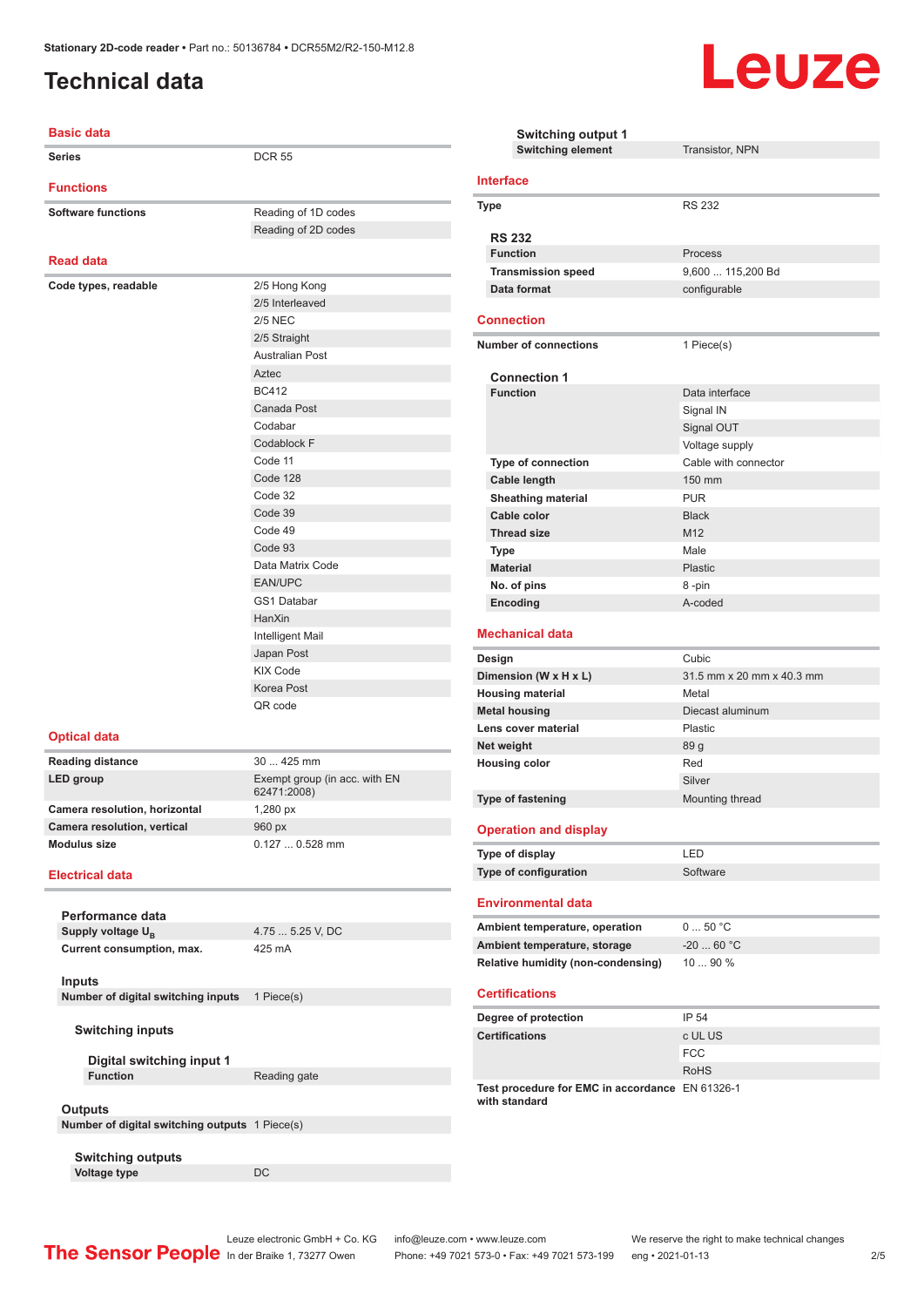# <span id="page-2-0"></span>**Technical data**

| <b>Customs tariff number</b> | 84719000 |
|------------------------------|----------|
| eCl@ss 5.1.4                 | 27280103 |
| eCl@ss 8.0                   | 27280103 |
| eCl@ss 9.0                   | 27280103 |
| eCl@ss 10.0                  | 27280103 |
| eCl@ss 11.0                  | 27280103 |
| <b>ETIM 5.0</b>              | EC002550 |
| <b>ETIM 6.0</b>              | EC002999 |
| <b>ETIM 7.0</b>              | EC002999 |

# **Dimensioned drawings**

All dimensions in millimeters



# **Electrical connection**

11,6

| <b>Connection 1</b>       |                      |
|---------------------------|----------------------|
| <b>Function</b>           | Data interface       |
|                           | Signal IN            |
|                           | Signal OUT           |
|                           | Voltage supply       |
| <b>Type of connection</b> | Cable with connector |
| Cable length              | 150 mm               |
| <b>Sheathing material</b> | <b>PUR</b>           |
|                           |                      |

### Leuze electronic GmbH + Co. KG info@leuze.com • www.leuze.com We reserve the right to make technical changes<br>
The Sensor People in der Braike 1, 73277 Owen Phone: +49 7021 573-0 • Fax: +49 7021 573-199 eng • 2021-01-13 Phone: +49 7021 573-0 • Fax: +49 7021 573-199 eng • 2021-01-13 3/5

Leuze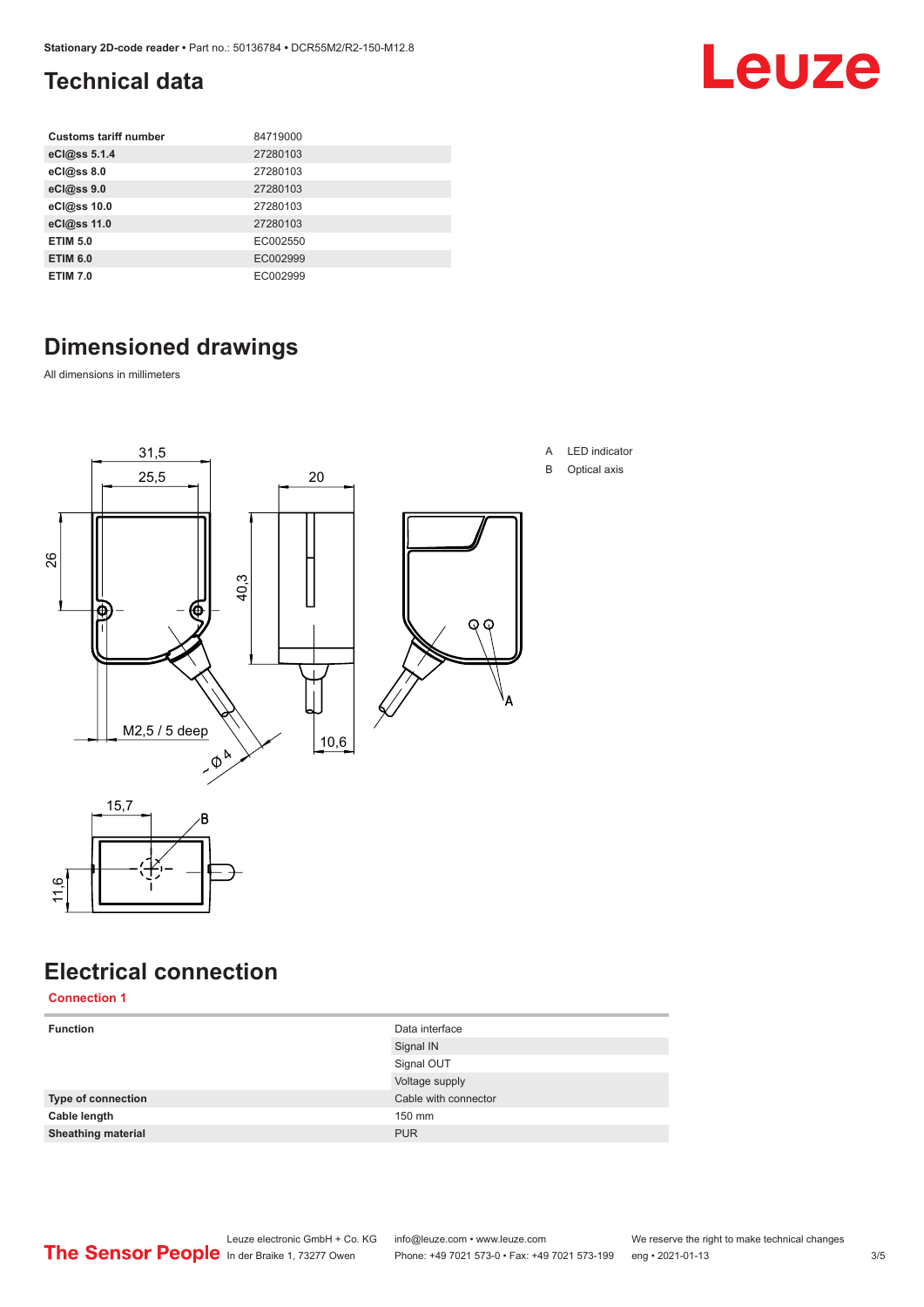# <span id="page-3-0"></span>**Electrical connection**

# Leuze

### **Connection 1**

| Cable color        | <b>Black</b> |
|--------------------|--------------|
| <b>Thread size</b> | M12          |
| <b>Type</b>        | Male         |
| <b>Material</b>    | Plastic      |
| No. of pins        | 8-pin        |
| Encoding           | A-coded      |

### **Pin Pin assignment**

| 1              | $V +$             |
|----------------|-------------------|
| $\overline{2}$ | IN <sub>1</sub>   |
| 3              | <b>GND</b>        |
| $\overline{4}$ | OUT <sub>1</sub>  |
| 5              | n.c.              |
| 6              | <b>RS 232 RxD</b> |
|                | <b>RS 232 TxD</b> |
| 8              | <b>FE/SHIELD</b>  |



# **Diagrams**

### Reading distances

| A                                      | в                     |            |
|----------------------------------------|-----------------------|------------|
| Code 39 / 0,190mm (7,5mil)             | 50(2,0)<br>245(9,6)   |            |
| GS1 Databar / 0,267 mm (10,5 mil)      | 35(1,4)<br>225(8,9)   |            |
| <b>UPC</b> / 0,330 mm (13 mil)         | 40(1,5)<br>370 (14,6) |            |
| PDF417 / 0,147 mm (5,8 mil)            | 155(6,1)<br>85(3,3)   |            |
| PDF417 / 0,170mm (6,7 mil)             | 175 (6,9)<br>65(2,6)  |            |
| Data Matrix / 0,127 mm (5 mil)         | 75(3,0)<br>90(3,5)    |            |
| Data Matrix / 0,160mm (6,3mil)         | 135(5,3)<br>70 (2,8)  |            |
| <b>Data Matrix</b> / 0,254 mm (10 mil) | 205(8,1)<br>50(2,0)   |            |
| Data Matrix / 0,528mm (20,8mil)        | 30(1,2)               | 425 (16,7) |

A Code type / resolution mm

B Reading distance [mm] ([inch])